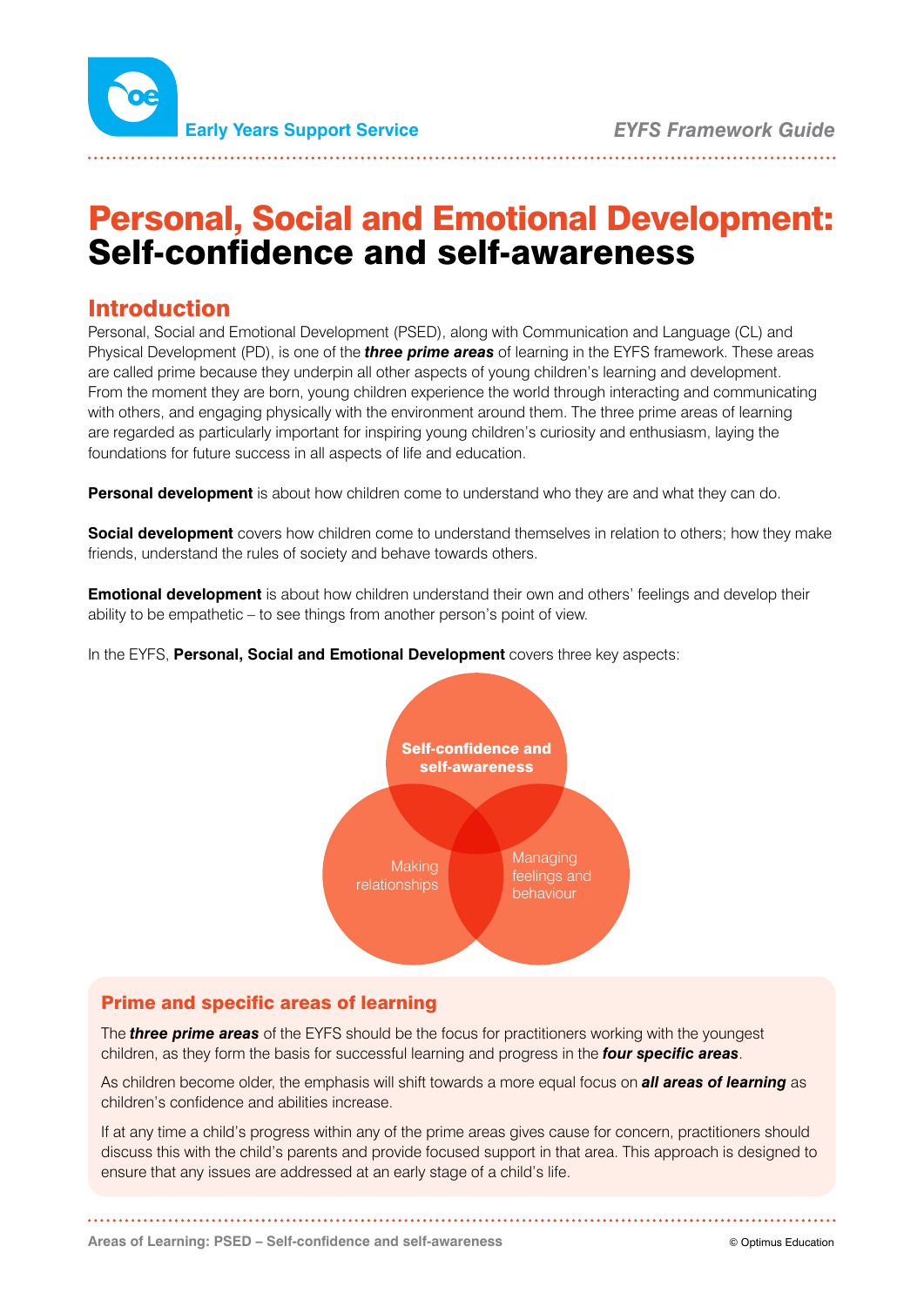# **Nurturing young children's self-confidence and self-awareness**

For practitioners, supporting young children to grow in self-confidence and self-awareness involves providing opportunities for them to:

- develop a positive sense of themselves and others
- have confidence in their own abilities.

During their early years, young children build their understanding of themselves as individuals. This increases their confidence to engage with the people, objects and experiences in the world around them. As children grow in self-confidence and self-awareness they extend their horizons and begin to see that what they do can make a difference. This ability to proactively engage with the world underpins all other aspects of a young child's learning.

# **Progress in PSED: Self-confidence and self-awareness**

#### *24-36 months*

*Children separate from their main carer with support and encouragement from a familiar adult. They begin to recognise danger and know who to turn to for help. They seek to do things for themselves, knowing that an adult is close by, ready to support if needed.*

#### *36-48 months*

*Children can select and use activities and resources with help. They talk about their own needs and feelings in simple ways. They are confident to talk to other children when playing together and will talk freely about their home and community.*

#### *Early Learning Goal*

*Children are confident to try new activities, and say why they like some activities more than others. They are confident to speak in a familiar group, will talk about their ideas, and will choose the resources they need for their chosen activities. They say when they do or don't need help. [Statements from Draft EYFS Framework, 2011]*

# The relationship between Personal, Social and Emotional Development and the other prime areas of learning

*'Personal, Social and Emotional Development supports Physical Development as a child who feels secure and safe is confident to expand the boundaries of exploration and is motivated to reach, move and test physical capacities; it supports Communication and Language within relationships which establish turn-taking, joint activity, a desire to communicate and understanding of shared meanings of words.'*

*[Tickell Review of the EYFS, 2011]*

# Summary of development for two-year-olds

When a child is aged between 24 and 36 months, practitioners must review progress in Personal, Social and Emotional Development, along with the other two prime areas of learning. Parents or carers should be given a short written summary of their child's development as part of the ongoing dialogue between the setting and the family. This summary should identify any areas where the child's progress is less than expected and should shape a targeted plan to support that child's future learning and development in the setting.

There will be no standard format for this developmental summary; instead it should reflect the culture and ethos of the setting and the particular needs of the child and/or parental preferences.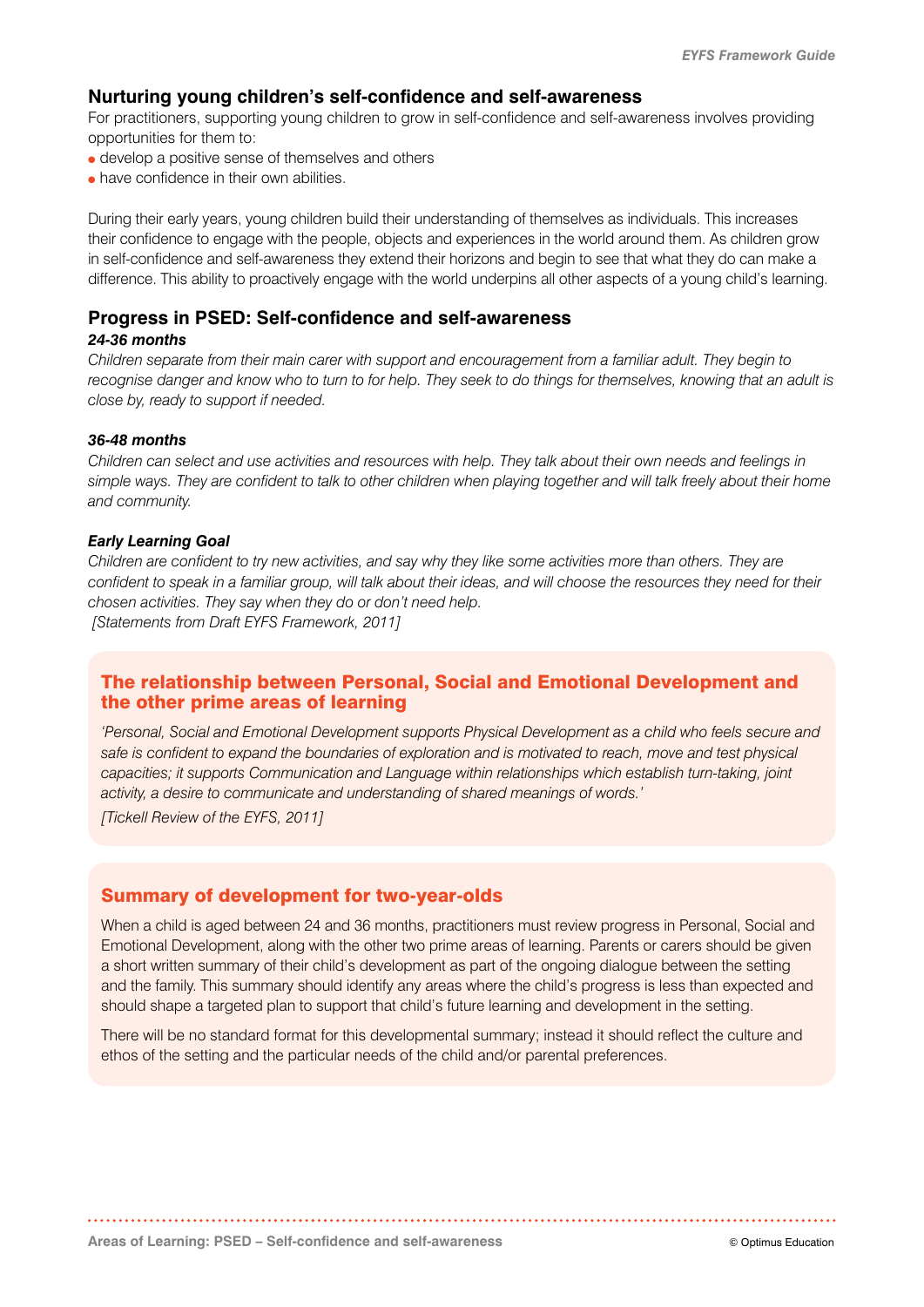# What quality looks like in practice

*The three scenarios below describe the environment and practice in a nursery attached to a children's centre, located in a culturally diverse area of the country.*

#### **Under twos**

In a nursery, the practitioners make great efforts to create an environment for the babies and toddlers that is full of opportunities for them to make choices, follow their interests, and develop their awareness of themselves as competent and confident. There are interesting Treasure Baskets for the babies to explore and a wealth of interesting natural, reclaimed and household resources for the children to play with. These are stored attractively on open shelves at child height so children can express preferences and make choices.

Sleeping nests at floor level mean children decide for themselves when to go to sleep and when to get up again.

Each key person knows the children they look after well, and takes time during the day for individual one-to-one conversations and interactions. Children's interests and achievements are noticed and remarked upon, and observations are used effectively to plan what experiences to offer the children next. Persistence and resilience are highly valued and children learn from a very early age the rewards of being able to do things for themselves.

Daily feedback to parents about the highlights of their child's nursery day helps to provide a consistency in the nursery's approach to fostering self-confidence and self-awareness.

#### **Two- to three-year-olds**

The environment for the two and three year old children is full of interesting open ended resources that they can use in many different ways. There are baskets of shells, pebbles, cones, fabrics and interesting reclaimed materials to handle and explore. Mirrors placed at different angles around the room provide interesting reflections of oneself and other things. Practitioners talk with the children, explore ideas, and encourage them to express themselves. They are observant and quick to pick up on individual children's interests.

New experiences, such as exploring darkness, are introduced sensitively to make sure less confident children are not overwhelmed. New ideas for experiences indoors, in the outdoor area, or further afield are subjected to a robust risk benefit analysis so that children can enjoy exciting challenges in a safe and secure environment.

The role of the key person is well understood by staff, and underpins all the nursery's organisation and practice. Good teamwork and cooperation means there is always time for individual children who may need extra support.

Photographs and displays around the setting show children engaged in a wide range of different learning situations. Many of the captions draw attention to the attitudes and dispositions displayed by the children, rather than just recounting what they are doing.

#### **Four- to five-year-olds**

As children grow in self-confidence and self-awareness, they become increasingly able to take control of their own learning. The nursery encourages this by providing an environment full of choices and possibilities. Rather than being dictated by the adults, the organisation of the day is discussed by the children and the adults as a group. Children are able to express preferences and negotiate when and how they will do things, and who with. There is much discussion of individual rights, but also of duties and responsibilities to other people. Through group discussions and group projects, children's individual strengths and abilities are nurtured, as is their awareness of the different strengths and abilities of other people.

The children have access to a wide range of open-ended creative resources, both indoors and out of doors. They are stored where they can be accessed easily and where children can put them away when they are finished. Resources and images throughout the nursery reflect cultural diversity and avoid gender stereotyping to provide all children with positive messages about their own identities and the life opportunities available to them.

Parents are encouraged to play an active role in the life of the nursery, and all parents are helped to see the importance of nurturing their child's self-confidence and self-awareness as an essential part of 'school readiness.'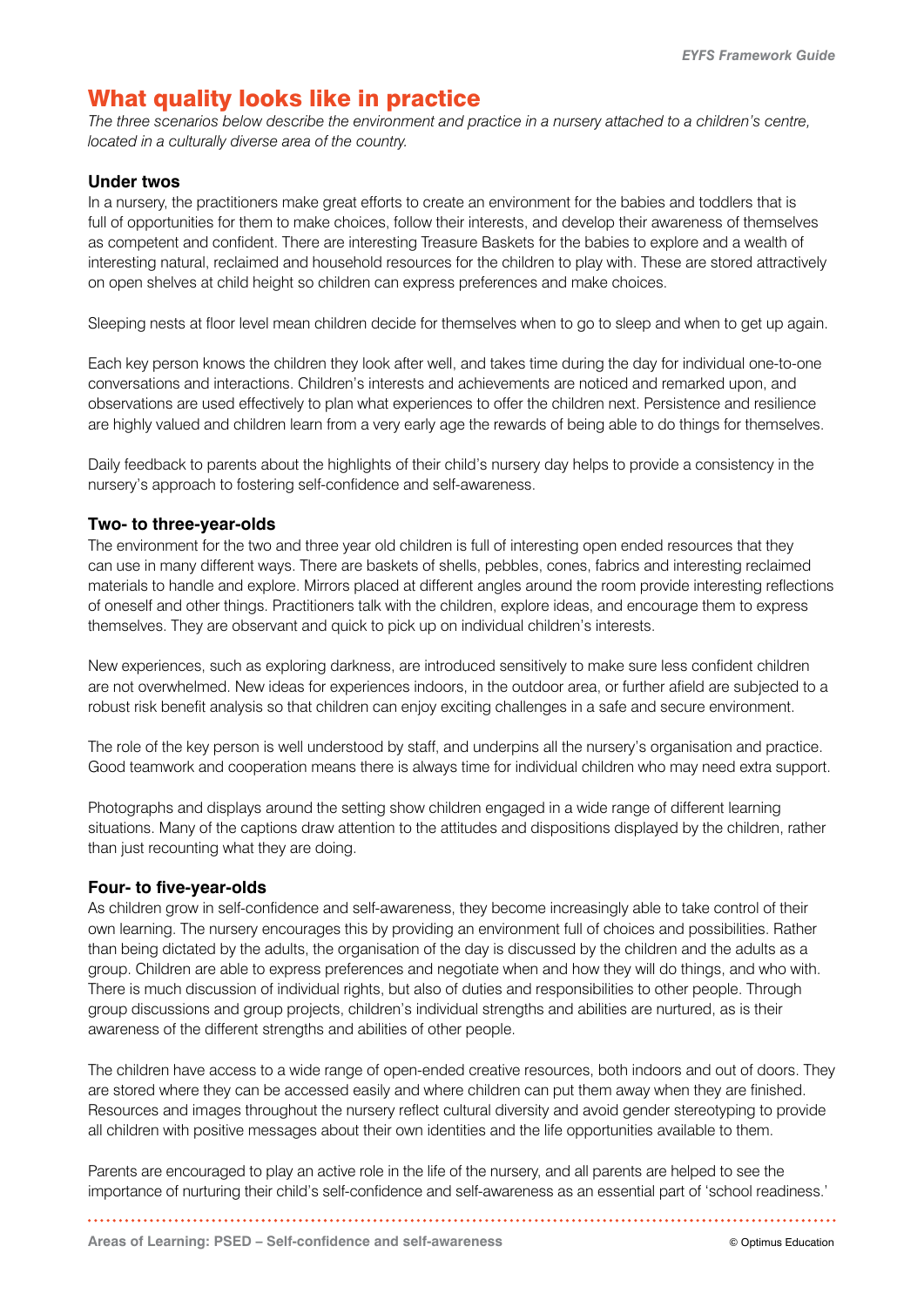# How to support young children's self-confidence and selfawareness

*Use these reflective questions to think about how you support young children's self-confidence and self-awareness.*

### **Under twos**

- What sorts of toys and resources do we provide for our youngest children to play with?
- How do we set up the physical environment to encourage children to make choices?
- How do we ensure children have sufficient time, opportunity and encouragement to master skills?
- How well is the outdoor environment resourced to provide interesting and engaging experiences?
- Do we all agree how to provide very young children with risk and challenge?
- Do we feel the routines and staffing arrangements of the setting are supportive of key person working?
- How good are we at observing children and using their interests as the basis of future planning?
- How well do we support new parents in understanding their young child's learning and development?

#### **Two- to three-year-olds**

- How could we extend the range of interesting resources available for children to play with and explore?
- Do we pay enough attention to ensuring resources are well organised and attractively presented?
- How could we create outside spaces for exploration or for sitting quietly, as well as for running around?
- Do we all have a consistent attitude to risk and challenge for young children?
- How do we make sure everyone understands the importance of listening to children and picking up on their interests and ideas?
- How well do we show we value individual children's strengths and abilities?
- Do our displays emphasise the importance of children's attitudes and approaches to learning rather than just the final product?
- Do we take time to listen to parents and to share information about how they can support their child's learning and development at home?

### **Three- to four-year-olds**

- How well do we resource the environment indoors and out of doors to engage and extend children's interests?
- How do we make sure children can access a wide range of open-ended creative resources to express their thoughts and ideas?
- How do we make sure the organisation of the day allows enough time for children to become absorbed in their self-chosen activities?
- How effectively do we help children to express themselves in a confident and self-assured way?
- How effectively do we act as role models for the children by being open to new ideas and experiences?
- How could we provide more opportunities for children to engage with people in the outside world through visits and visitors?
- Do we all feel the images displayed around the setting fully reflect the local community?
- How can we provide more opportunities for parents to learn more about young children's learning and development?